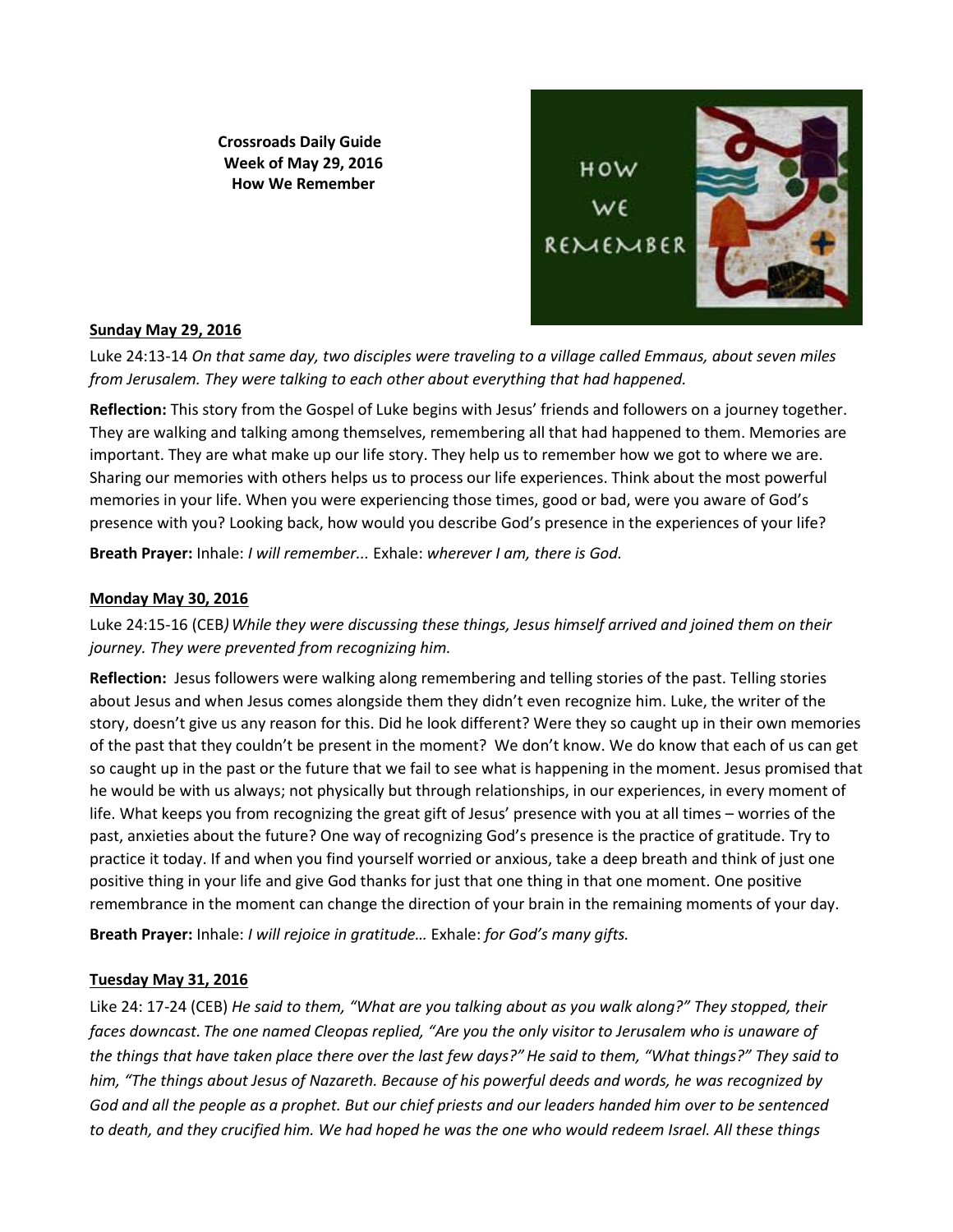*happened three days ago. But there's more: Some women from our group have left us stunned. They went to the tomb early this morning and didn't find his body. They came to us saying that they had even seen a vision of angels who told them he is alive. Some of those who were with us went to the tomb and found things just as the women said. They didn't see him."*

**Reflection:** It is interesting that when Jesus joined his followers he didn't jump in and try to change or dominate their conversation by saying, "Hey, I'm right here. I'm not dead. I have been resurrected." He simply walked with them and listened to their stories. That is a powerful image. As you share your stories of past pain and hurt, joy and hope, can you imagine that Jesus is right there with you, listening, and honoring your story? Remember that although Jesus isn't there with you physically he is there with you in the others. In the conversation the Spirit of Christ is seen and experienced in others who listen and honor your story. At the end of the day take a moment to close your eyes while remembering and reflecting back on all that happened during the day. You may not have been able to name it then, but can you name now those as times when others revealed to you the compassion of Jesus? In doing this you will see the great value of practicing what is called the practice of "Examen". If you were in worship on Sunday maybe you can refer back to the card you were given that outlines the practice.

**Breath Prayer:** Inhale: *I will review...* Exhale: *my day with Jesus.*

### **Wednesday June 1, 2016**

Luke 24:25-27 (CEB) Then *Jesus said to them, "You foolish people! Your dull minds keep you from believing all that the prophets talked about. Wasn't it necessary for the Christ to suffer these things and then enter into his glory?" Then he interpreted for them the things written about himself in all the scriptures, starting with Moses and going through all the Prophets.*

**Reflection:** When Jesus did jump into the conversation he didn't tell them that they were wrong. He simply reminded them that in their pain, in the immediacy of all that they had experienced there was a bigger picture that they were not seeing. He reminded them that all that had happened was part of an older and deeper story, and they were part of it. He reminded them that their stories of pain, disappointment, failure and grief were all integrated into this old, old story that is ultimately about hope, grace, justice and love. It is the story of God's unconditional love. The same older, deeper, more profound story Jesus shared then is also our own story of God's love. How has God's story of unconditional love helped to shape your story? How hard is it for you to see your own story as part of God's big love story with humankind?

**Breath Prayer:** Inhale: *I will reflect...* Exhale: *on God's unconditional love.*

# **Thursday June 2, 2016**

Luke 24:28-29 (CEB*) When they came to Emmaus, he acted as if he was going on ahead. But they urged him, saying, "Stay with us. It's nearly evening, and the day is almost over." So he went in to stay with them.* 

**Reflection:** After this conversation in which Jesus tried to help them integrate their small story into God's richer, more complex story, he was about to leave them. Even when they reached their destination Jesus made no attempt to take over the party. He was about to go on his way and allow them to process what they had experienced on their own. But, then they offered him hospitality. Even though they didn't recognize that he was Jesus, they were practicing what he taught them; they were offering hospitality to a stranger. They recognized that moment as an opportunity to share what they had with someone else, someone outside their little group and in so doing they saw the very face of Jesus. What does this say to you about opportunities to show hospitality to a stranger? What fears, some of them legitimate, do you have in showing hospitability to strangers? Do you have a story about a time you showed hospitability to a stranger and in the end you were blessed by it?